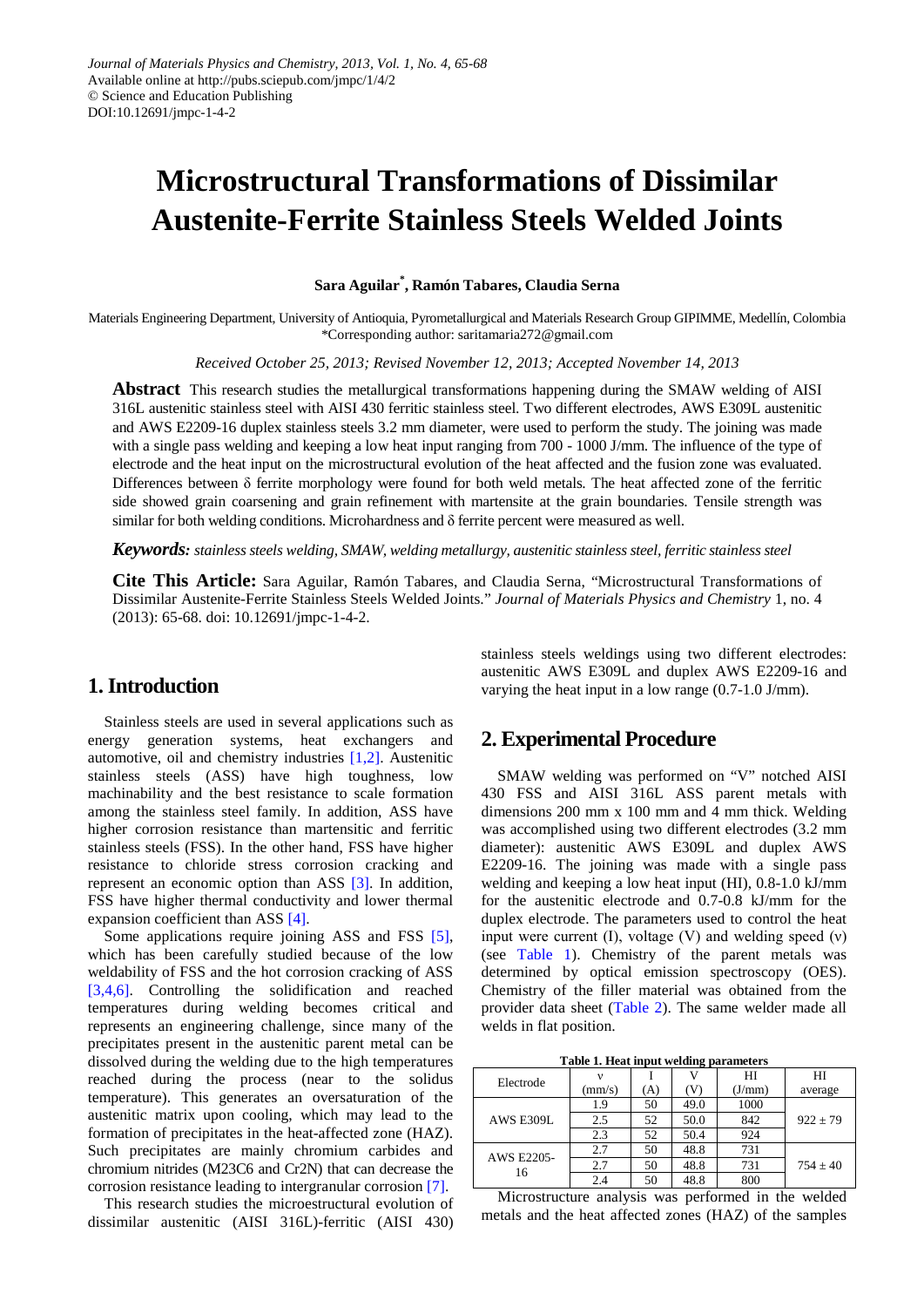in both sides (FSS and ASS). Samples were prepared using standard metallographic techniques with a 0.03µm alumina final polish. Etching was accomplished using aqua regia.

Tensile test was performed according to ASTM E8 [\[8\].](#page-3-5) Tensile specimens were 2 mm thick. Delta (δ) ferrite measurements were accomplished using a ferritoscope (Fischer MP30E S). Vickers microhardness profiles were obtained using 500 g load for 15 s. All measurements were performed perpendicular to the welding direction.

<span id="page-1-0"></span>

| Stainless steel  | $C($ %w $)$ | $Cr$ (%w) | Ni (%w)      | Si (%w)  | $Mn$ (%w)   |
|------------------|-------------|-----------|--------------|----------|-------------|
| AISI 430         | 0.030       | 16.660    | 0.147        | 0.491    | 0.345       |
| AISI 316L        | 0.011       | 16.838    | 9.998        | 0.558    | 1.348       |
| E309L            | 0.030       | 23.700    | 13.700       | 0.800    | 0.850       |
| E2209-16         | 0.026       | 22.800    | 9.300        | 0.730    | 0.680       |
| Stainless steel  | Cu ( % w)   | Ti (%w)   | $Mo($ %w $)$ | $P($ %w) | $N($ %w $)$ |
| AISI 430         | 0.103       | 0.013     |              | 0.025    |             |
| <b>AISI 316L</b> | 0.104       | 0.011     | 2.021        | 0.039    |             |
| E309L            | 0.060       |           | 0.040        | 0.030    |             |
| E2209-16         | 0.110       |           | 3.100        | 0.020    | 0.200       |

**Table 2. Chemistry of parent metals and electrodes**

# **3. Results and Discussion**

## **3.1. Microstructural Characterization**

[Figure 1](#page-1-1) and [Figure 2](#page-1-2) show the microstructure profiles of the welded joints obtained with austenitic (AWS-E309L) and duplex (AWS-E2209-16) filler metals, respectively. There was a difference in size of the HAZ on the ferritic side (HAZ-F), which was larger for the austenitic electrode (~2 mm) than for the duplex electrode (~1.5 mm), which may be attributed to the differences in the heat input. In both cases, the HAZ on the austenitic side (HAZ-A) showed the absence of grain growth, the presence of equiaxial austenitic grains with twins and precipitates at the grain boundaries [\(Figure 3\)](#page-1-3), this precipitation commonly occurs between 425°C y 800°C [\[6,7\].](#page-3-6) In addition, the fusion boundary (FB) next to the austenitic parent metal (ABM) has a partially melted zone with equiaxial austenitic grains and  $\delta$  ferrite dendrites in the austenitic grain boundaries [\(Figure 4\)](#page-1-4).

<span id="page-1-1"></span>

**Figure 1.** SMAW welding AISI 316L-AWS E309L-AISI 430

<span id="page-1-2"></span>

**Figure 2.** SMAW welding AISI 316L-AWS E2209-16-AISI 430

The microstructure of the fusion zones (FZ) depended on the composition of the filler metal. Austenitic stainless steel weld metal provided a microstructure in the FZ consisting on an austenitic matrix (white) with skeletal or vermicular ferrite -dark etching- [\(Figure 5a](#page-2-0)), this microstructure is obtained when weld cooling rates are moderate and/or when Creq/Nieq is low but still within the ferrite-austenite (FA) range. The FA solidification mode starts with primary ferrite solidification followed by the formation of austenite along the ferrite cell and the dendrite boundaries. As the weld metal cools the ferrite becomes increasingly unstable and the austenite begins to consume the ferrite by a diffusion-controlled reaction, [\[7\].](#page-3-4) The skeletal morphology is a consequence of the advance of the austenite consuming the ferrite. As the process proceeds, the ferrite is enriched in ferrite promotingelements and depleted in austenite promoting elements, which makes it stable at lower temperatures where diffusion is limited.

Duplex stainless steel weld metal solidified as columnar ferrite grains perpendicular to the plate surface with fine acicular austenite at the grain boundaries [\(Figure 5b](#page-2-0)). High Creq/Nieq ratios lead to Type F solidification, i.e., ferrite is the only phase that forms directly from the liquid. Ferrite to austenite transformation subsequently occurs in the solid state, at temperature between 1300°C and 800 °C. In the weld metal, ferritic solidification involves an epitaxial growth from parent material at the fusion boundary. The epitaxial and competitive nature of ferrite grain growth in duplex stainless steel welds promotes the formation of a coarse columnar ferrite grain structure. The austenite starts to precipitate at the ferrite grain boundaries and at the weld metal surface due to higher free energy of these locations. The morphology of austenite, such as Widmanstätten side plates or intragranular plates, is dependent on the ferrite grain size and cooling rate [\[7,9\].](#page-3-4)

<span id="page-1-3"></span>

**Figure 3.** Heat affected zone on the austenitic side showing precipitates at the grain boundaries

<span id="page-1-4"></span>

**Figure 4.** Fusion boundary microstructure a) AISI 316L-AWS E309L y b) AISI 316L-AWS E2209-16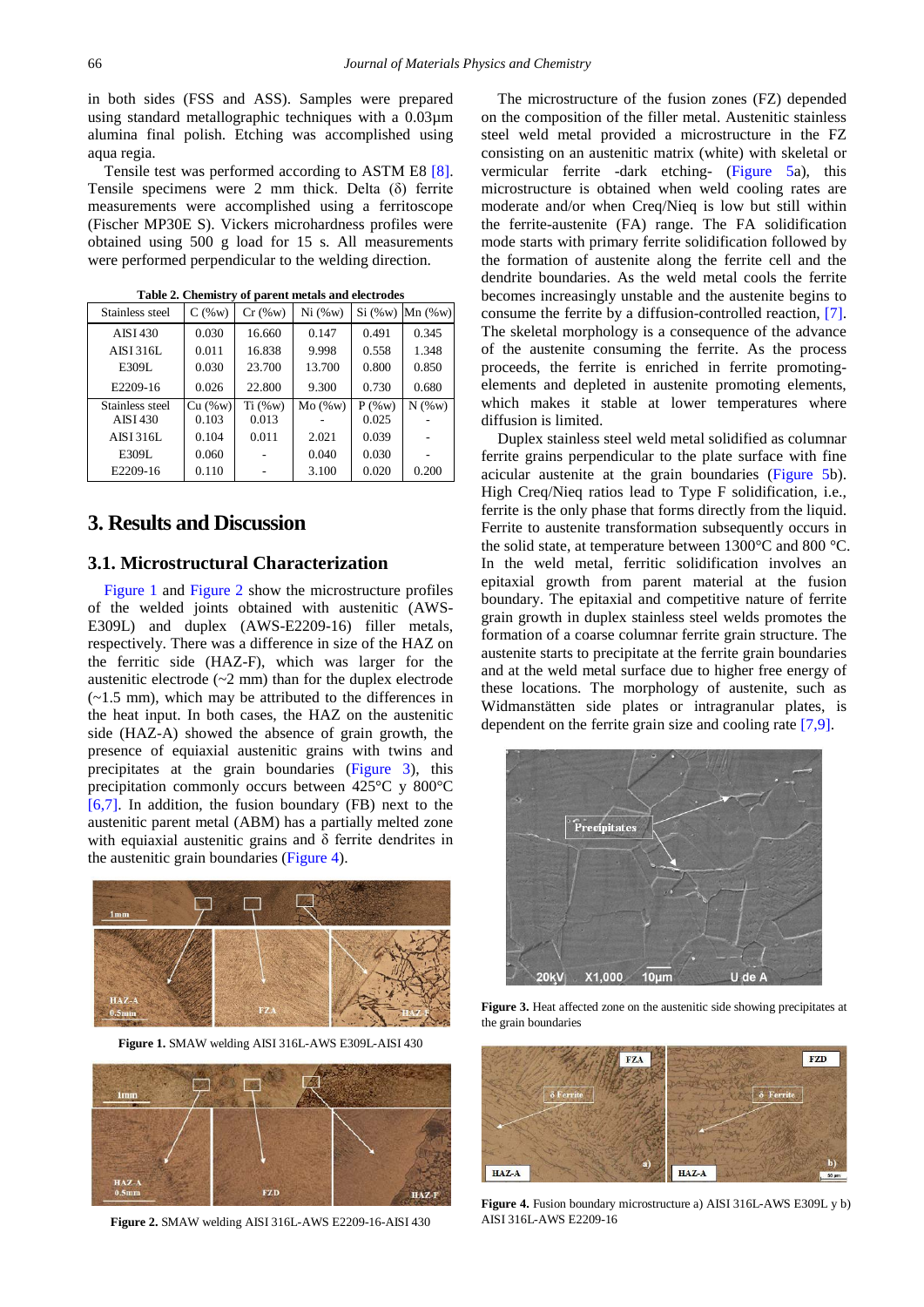<span id="page-2-0"></span>

**Figure 5.** Microstructure of FZ a) AWS 309L y b) AWS 2209-16

The following microstructural features were the same for both filler metals: the fusion boundary next to the ferritic parent metal (FB-F) showed a columnar solidification growing from the ferrite parent grains [\(Figure 6\)](#page-2-1). A coarse grain zone follows by a refined grain zone are observed in the HAZ-F and martensite was formed at the ferrite grain boundaries in all HAZ-F (see [Figure 1,](#page-1-1) [Figure 2,](#page-1-2) [Figure 7\)](#page-2-2). The coarse grain zone is formed because grain growth is diffusion controlled, driven by surface energy and requires no nucleation, the energy is given by the welding process  $[10]$ . The refined grains zone is due to a recrystallization process where new grains are formed by the movement an annihilation of dislocations in the grains previously deformed in the parent metal [\[7,11\].](#page-3-4) Regarding martensite formation, any austenite that forms at elevated temperature will transform to martensite upon cooling to room temperature leaving no carbon available for carbide formation, this happens preferentially at the grain boundaries (see [Figure 8\)](#page-2-3) [\[7\].](#page-3-4)

<span id="page-2-1"></span>

**Figure 6.** Microstructure of FB a) AISI 430-AWS E309L y b) AISI 430- AWS E2209-16

<span id="page-2-2"></span>

**Figure 7.** Microstructure of HAZ-F of AISI 430-AWS E309L

The austenitic filler metal generates a larger grain growth (264 μm mean grain size) than the duplex filler metal (156 μm mean grain size). This can be explained because of the heat input of the two experimental conditions, which was higher for the austenitic filler metal (see [Table 2\)](#page-1-0). In addition, duplex filler metal may produce higher cooling rates and lower reached temperatures than

austenitic filler metal because of the differences in thermal properties.

<span id="page-2-3"></span>

**Figure 8.** HAZ-F showing grain boundaries free of precipitates

#### **3.2. Tensile Properties**

The tensile behavior of the welded joints was similar for both experimental conditions [\(Table 3\)](#page-2-4). Failure occurs at the ferritic parent metal and far away from the HAZ with ductile fracture. These results indicated that grain growth and martensite formation on HAZ-F were not decisive factors in the failure of the tensile probe. [Figure 9](#page-2-5) shows stress in function of strain.

<span id="page-2-4"></span>

| <b>Table. 3 Tensile properties</b> |                           |                         |                    |  |  |  |
|------------------------------------|---------------------------|-------------------------|--------------------|--|--|--|
| Filler metal                       | Tensile strength<br>(MPa) | Yield strength<br>(MPa) | Elongation<br>$\%$ |  |  |  |
| AWS E309L                          | 485                       | 378                     | 34                 |  |  |  |
| AWS E2209-16                       | 505                       | 361                     | 36                 |  |  |  |

<span id="page-2-5"></span>

**Figure 9.** Stress vs strain curves of the welded joints

## **3.3. Microhardness and Amount of Delta Ferrite**

Microhardness profiles were taken along a line in the middle of the thickness and included the parent metals, HAZ and FZ [\(Figure 10\)](#page-3-8). In [Figure 8,](#page-2-3) <sup>oo</sup> indicates the center of the fusion zone. The main hardness differences are in the FZ and in the coarse grain zone of the HAZ-F, which was expected because of the difference in the amount and morphology of delta ferrite for each filler metal [\[12\]](#page-3-9) and the